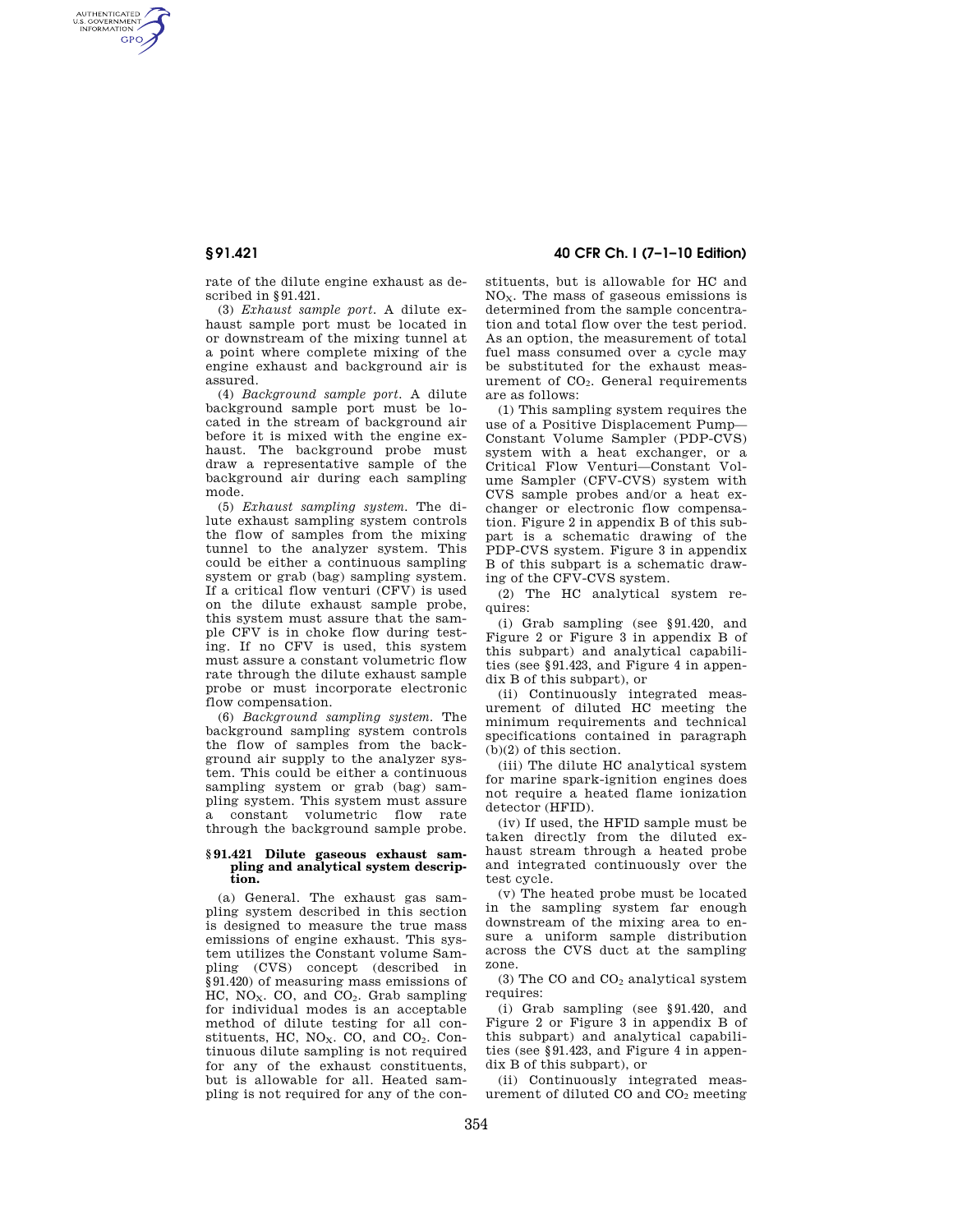## **Environmental Protection Agency § 91.421**

the minimum requirements and technical specifications contained in paragraph (b)(4) of this section.

(4) The  $NO<sub>x</sub>$  analytical system requires:

(i) Grab sampling (see §91.420, and Figure 2 or Figure 3 in appendix B of this subpart) and analytical capabilities (see §91.423, and Figure 4 in appendix B of this subpart), or

(ii) A continuously integrated measurement of diluted  $NO<sub>x</sub>$  meeting the minimum requirements and technical specifications contained in paragraph  $(b)(4)$  of this section.

(5) Since various configurations can produce equivalent results, exact conformance with these drawings is not required. Additional components such as instruments, valves, solenoids, pumps, and switches may be used to provide additional information and coordinate the functions of the component systems. Other components, such as snubbers, which are not needed to maintain accuracy on some systems, may be excluded if their exclusion is based upon good engineering judgment.

(6) Other sampling and/or analytical systems may be used if shown to yield equivalent results and if approved in advance by the Administrator.

(b) Component description. The components necessary for exhaust sampling must meet the following requirements:

(1) *Exhaust dilution system.* The PDP-CVS must conform to all of the requirements listed for the exhaust gas PDP-CVS in §91.420 of this chapter. The CFV-CVS must conform to all of the requirements listed for the exhaust gas CFV-CVS in §91.420. In addition, the CVS must conform to the following requirements:

(i) The flow capacity of the CVS must be sufficient to maintain the diluted exhaust stream in the dilution system at a temperature of 190 °C or less at the sampling zone for hydrocarbon measurement and as required to prevent condensation at any point in the dilution system. Gaseous emission samples may be taken directly from this sampling point.

(ii) For the CFV-CVS, either a heat exchanger or electronic flow compensation is required (see Figure 3 in appendix B of this subpart).

(iii) For the CFV-CVS when a heat exchanger is used, the gas mixture temperature, measured at a point immediately ahead of the critical flow venturi, must be within ±11 °C of the average operating temperature observed during the test with the simultaneous requirement that condensation does not occur. The temperature measuring system (sensors and readout) must have an accuracy and precision of ±2 °C. For systems utilizing a flow compensator to maintain proportional flow, the requirement for maintaining constant temperature is not necessary.

(2) *Continuous HC measurement system.*  (i) The continuous HC sample system (as shown in Figure 2 or 3 in appendix B of this subpart) uses an ''overflow'' zero and span system. In this type of system, excess zero or span gas spills out of the probe when zero and span checks of the analyzer are made.

(ii) No other analyzers may draw a sample from the continuous HC sample probe, line, or system, unless a common sample pump is used for all analyzers and the sample line system design reflects good engineering practice.

(iii) The overflow gas flow rates into the sample line must be at least 105 percent of the sample system flow rate.

(iv) The overflow gases must enter the sample line as close as practical to the outside surface of the CVS duct or dilution system.

(v) The continuous HC sampling system consists of a probe (which for a HFID analyzer must raise the sample to the specified temperature) and, where used, a sample transfer system (which for a HFID must maintain the specified temperature). The HFID continuous hydrocarbon sampling system (exclusive of the probe) must:

(A) Maintain a wall temperature of 190 ±11 °C as measured at every separately controlled heated component (that is, filters, heated line sections), using permanent thermocouples located at each of the separate components.

(B) Have a wall temperature of 190 ±11 °C over its entire length. The temperature of the system is demonstrated by profiling the thermal characteristics of the system where possible at initial installation and after any major maintenance performed on the system.